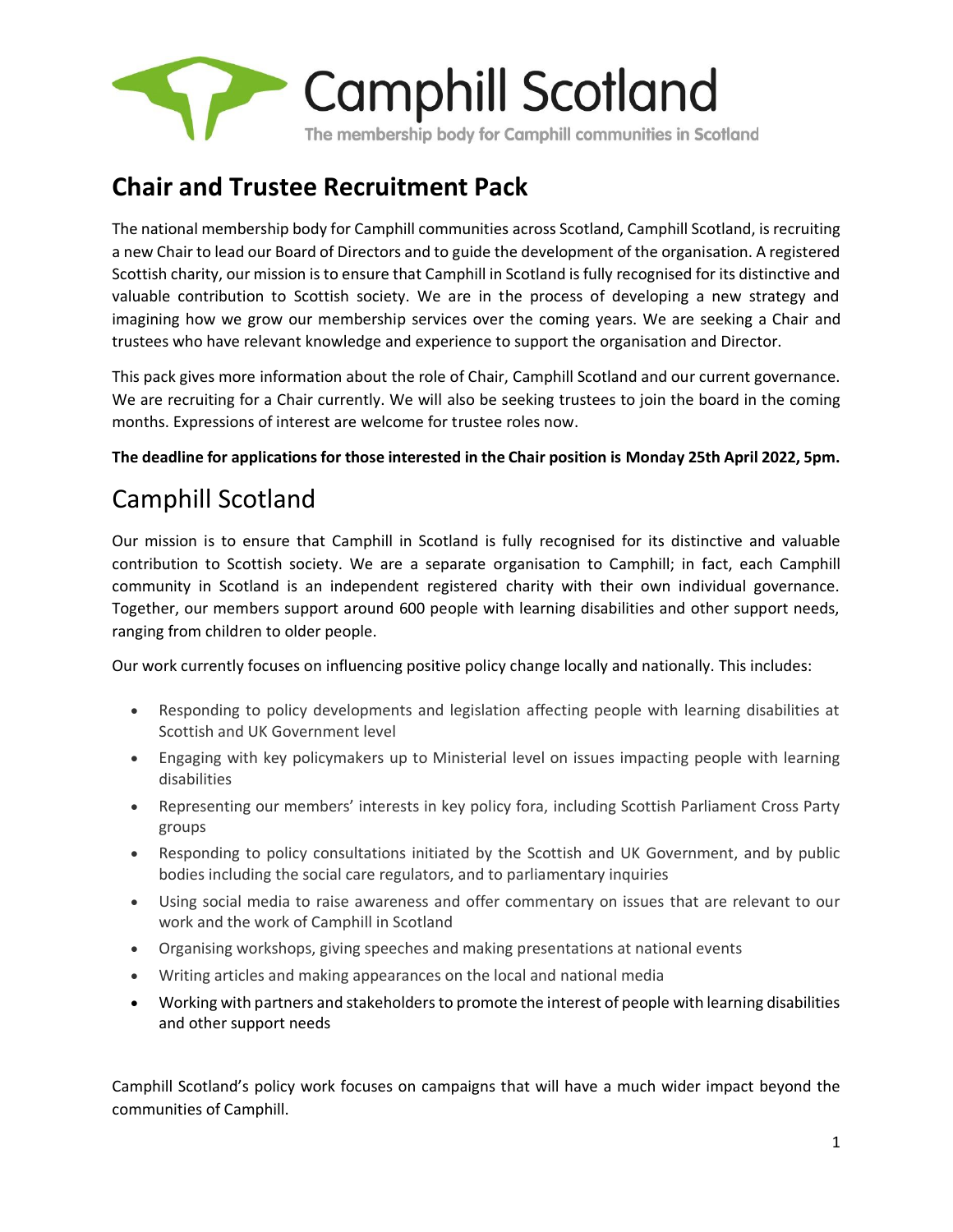

Our Family Network – a growing group of parents and siblings who have at least one family member who attends a Camphill community – will increasingly inform and inspire the work that we do.

Whilst our work currently focuses on national policy initiatives and supporting members with day-to-day issues such as day service cancellations, we intend to develop our membership services to increase the profile of Camphill and to encourage new networks and learning amongst our membership. We are developing our learning programme and our support for international co-workers, improving our external communications and networks, and exploring creative opportunities with new partners.

We anticipate our new Chair will take a leading role in shaping the future strategy.

### Governance

Camphill Scotland is a registered Scottish charity.

Information on our current trustees can be found by [visiting our website.](https://www.camphillscotland.org.uk/camphill-scotland/trustees-and-governance/)

Our governing body is composed of trustees. Each member community nominates a trustee. Members review their nomination every four years and can make a new appointment at that time. The Chair is also a trustee; the Chair is appointed for a fixed term of four years.

## Key Chair responsibilities

### **Leading the Board:**

- Chair Board meetings effectively, enabling and encouraging contributions from all trustees, ensuring that decisions are taken in the best interests of the charity
- Monitor trustees' performance and provide feedback and appraisal
- Act as figurehead / spokesperson where appropriate
- Safeguard the reputation of the organisation
- Chair sub-groups of the Board
- Ensure that trustees are fully engaged in decision-making and that decisions are taken in the best, long-term interests of the Charity and that the Board takes collective ownership

#### **Governance:**

- Ensure that the Board fulfils its duties so that it can provide effective governance and compliance with OSCR regulations
- Ensure that the organisation complies with its Article of Association and all applicable legislation and regulation
- Ensure that the Board maintains financial stability of the Charity
- Ensure that the Board is aware of and actively supports the organisation in achieving its strategic aims and mission
- Support the board to approve the annual report and accounts
- Approve the organisation's policies, and ensure these reflect current practice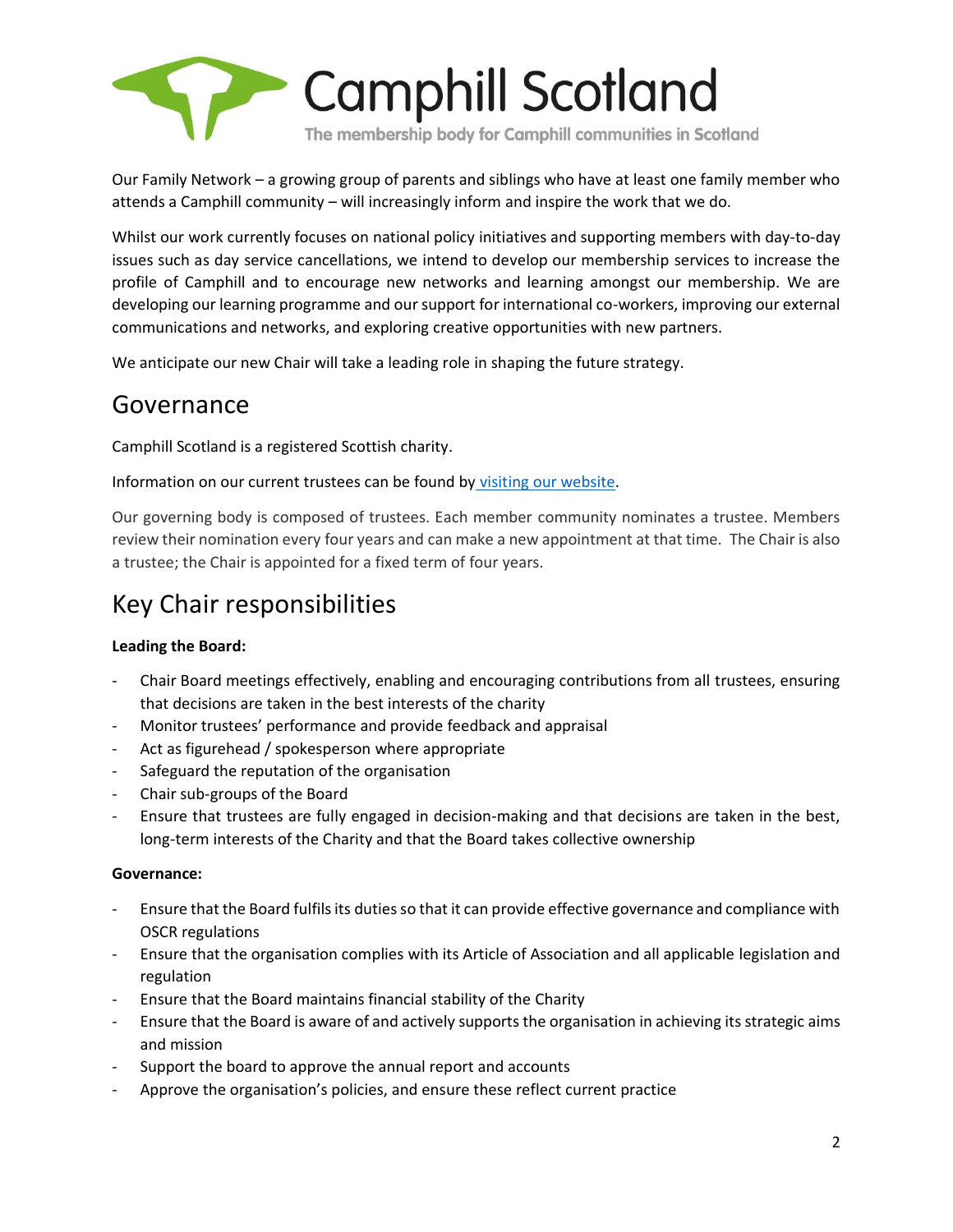

- Ensure that every trustee receives a full induction into the role of trustee, Camphill Scotland and the wider Camphill movement
- Work with the Director to maintain a regular schedule of meetings, away days and training events for the entire Council and individual trustees
- Ensure that the Board is realistic and honest with itself, assessing risks and opportunities in a timely and upfront manner
- Encourage positive change and challenging discussions
- Resolve any conflicts within the Board where necessary
- Evaluate the effectiveness and progress of the board at regular intervals, including its membership, to ensure the correct balance of skills, knowledge and experience

### **Staff team:**

- Establish a strong and effective working relationship with the Director
- Ensure a positive working relationship between the trustees and staff team
- Support the Director as required, whilst respecting the boundaries and difference that exist between the two roles
- Work with the Director to plan meetings in advance, and to ensure that they reflect the responsibilities and boundaries of the Council
- Provide an annual appraisal and ongoing feedback for the Director
- Provide regular support, including coaching where appropriate, and act as a guide to the Director in their leadership of Camphill Scotland
- Ensure that the Director has the opportunity for professional development and has appropriate external professional support
- Oversee the employment responsibilities of the organisation, and ensure that everyone working for Camphill Scotland is protected and safeguarded where necessary
- Work with the Director to ensure that trustees and staff members take appropriate actions in a timely manner on decisions made during Board meetings
- Ensure the process of receiving, reviewing and responding to complaints is systematically followed, and act as final stage adjudicator for disciplinary and grievance procedures if required

This list is not exhaustive.

### **Personal Attributes**

- A strong and visible commitment to the work of Camphill
- Experience of being a trustee in another organisation
- Experience of supporting a CEO or senior leader
- A sound understanding of governance
- Commitment to Nolan's seven principles of public life: selflessness, integrity, objectivity, accountability, openness, honesty and leadership
- Ability and eagerness to commit time and energy to the role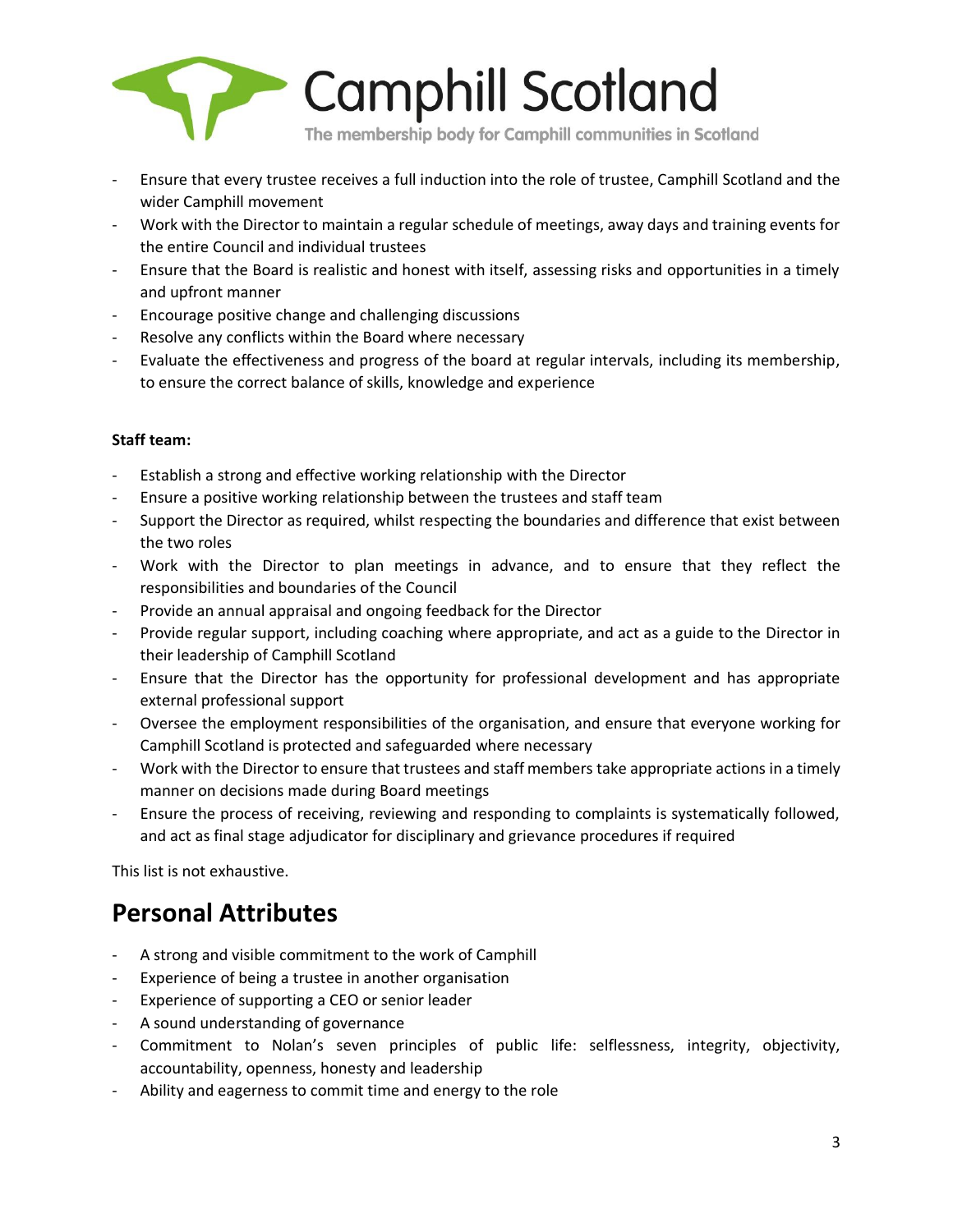

- Strong interpersonal and communication skills, with an ability to deputise for the Director at presentations and speeches
- Ability to offer sound advice, listen and engage effectively
- Solid networks and networking skills with a willingness to utilize them for Camphill Scotland's benefit
- Understanding of the legal duties, responsibilities and liabilities of trusteeship
- Sound independent judgement

The Chair is also expected to always act in the best interests of the charity, to bring integrity and to avoid personal conflicts of interest or the misuse of funds / resources.

### **Terms:**

- The term of office is currently four years, with no option to serve a further term
- The post is non-remunerated but travel and out-of-pocket expenses will be reimbursed

#### **Time commitments:**

- 4 x Board meetings per year (quarterly). Where restrictions allow these will be held within Camphill communities, therefore travel across Scotland is required
- Board sub-group meetings (on average, quarterly)
- 1 x AGM (held immediately after the September Board meeting)
- Annual away day, which may include an overnight stay
- Regular catch-up with Director (minimum of once per fortnight)
- 1 x annual appraisal with Director
- Regular and consistent communication via email to offer support and advice to Director or trustees
- Keeping up to date with relevant issues in the sector and within Camphill

We estimate that the average time commitment is  $12 - 14$  days over a twelve-month period. The Chair's commitments and diary is always taken into consideration when planning meetings and events.

## **Applications**

Applications should include a covering letter and CV, highlighting the necessary skills and experience you would bring to this role, along with the reasons why you wish to become Chair of Camphill Scotland.

Please email applications t[o jennifer@camphillscotland.org.uk](mailto:jennifer@camphillscotland.org.uk) with "Chair Recruitment" as the subject.

Please complete the anonymised [Equal Opportunities Form.](https://forms.office.com/Pages/ResponsePage.aspx?id=mLfJKiFUVUKQO8OwKgxJC3hAOK9LD9dNstT1Tg_-j39UMVE4UDZWVllPQlZNQjNLVDhOSEdHNzY0UC4u)

If you require this information in a different format please call or email jennifer@camphillscotland.org.uk

For an informal discussion with our Director and/or current Interim Chair, please contact Jennifer to arrange.